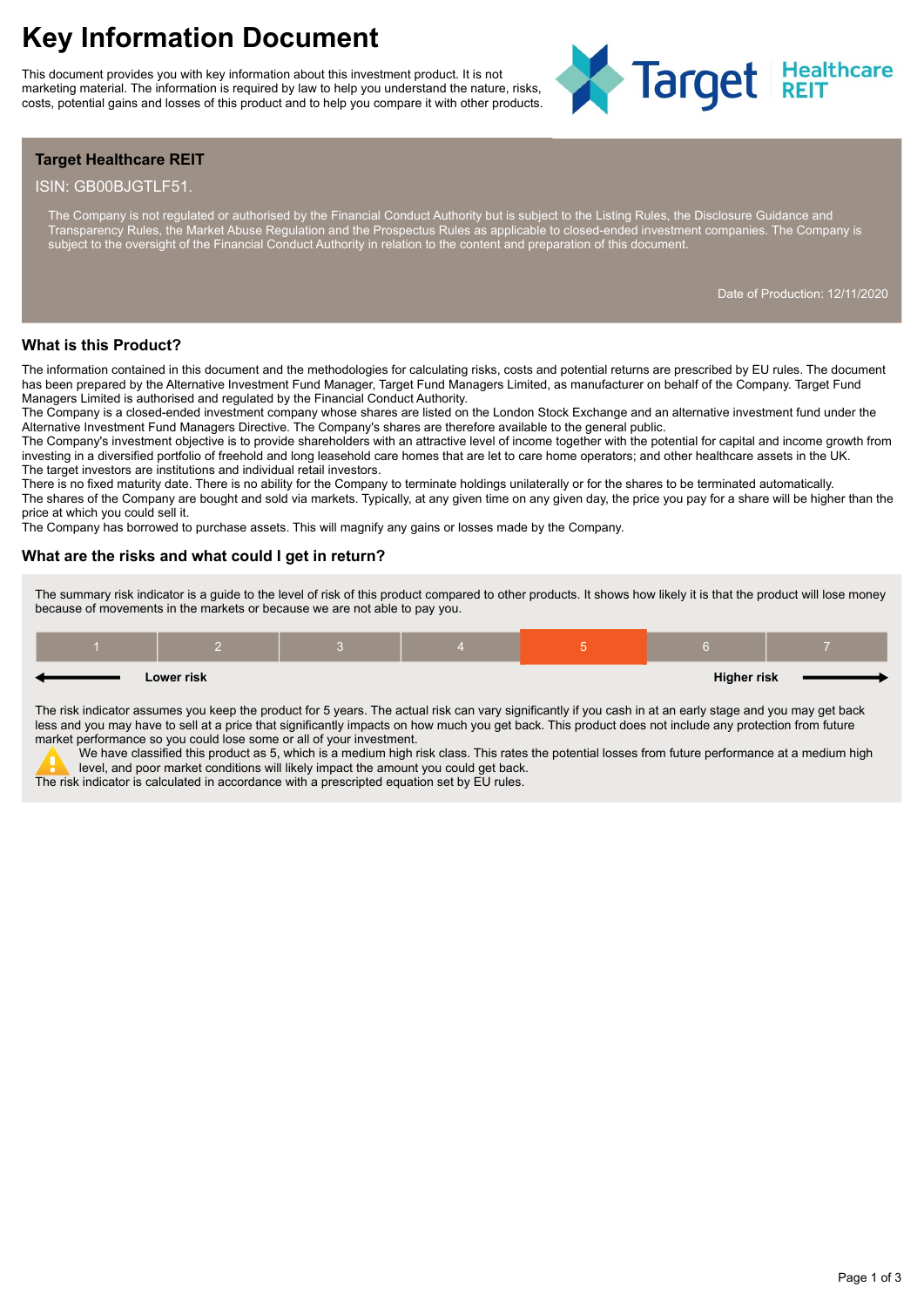# **What are the risks and what could I get in return? (continued)**

This table shows the money you could get back over the next 5 years, under different scenarios, assuming that you invest GBP10,000. The scenarios shown illustrate how your investment could perform. You can compare them with the scenarios of other products. The scenarios presented are an estimate of future performance based on evidence from the past on how the value of this investment varies and are not an exact indicator. What you get will vary depending on how the market performs and how long you keep the investment. The stress scenario shows what you might get back in extreme market circumstances, and it does not take into account the situation where we are not able to pay you.

| Investment GBP10,000  |                                     |            |           |                                            |  |  |  |
|-----------------------|-------------------------------------|------------|-----------|--------------------------------------------|--|--|--|
| <b>Scenarios</b>      |                                     | 1 year     | 3 years   | 5 years<br>(Recommended<br>holding period) |  |  |  |
| Stress scenario       | What you might get back after costs | GBP337     | GBP5,097  | GBP4,083                                   |  |  |  |
|                       | Average return each year            | -96.63%    | $-20.12%$ | $-16.40\%$                                 |  |  |  |
| Unfavourable scenario | What you might get back after costs | GBP7,650   | GBP6,499  | GBP5,914                                   |  |  |  |
|                       | Average return each year            | $-23.50\%$ | $-13.38%$ | $-9.97%$                                   |  |  |  |
|                       | What you might get back after costs | GBP10,284  | GBP10,879 | GBP11,509                                  |  |  |  |
| Moderate scenario     | Average return each year            | 2.84%      | 2.85%     | 2.85%                                      |  |  |  |
| Favourable scenario   | What you might get back after costs | GBP13,833  | GBP18,223 | GBP22,413                                  |  |  |  |
|                       | Average return each year            | 38.33%     | 22.14%    | 17.52%                                     |  |  |  |

The figures shown include all the costs of the product itself, where applicable, but may not include all the costs that you pay to your advisor or distributor. The figures do not take into account your personal tax situation, which may also affect how much you get back.

## **What happens if the Company is unable to pay out?**

As a shareholder of a listed company you would not be able to make a claim to the Financial Services Compensation Scheme about the Company in the event the Company becomes insolvent. A default by the Company or any of the underlying holdings could affect the value of your investment.

## **What are the costs?**

The Reduction in Yield (RIY) shows what impact the total costs you pay will have on the investment return you might get. The total costs take into account oneoff, ongoing and incidental costs.

The amounts shown here are the cumulative costs of the Company itself, for three different holding periods. They include potential early exit penalties. The figures assume you invest GBP10,000. The figures are estimates and may change in the future.

| Investment GBP10,000            |                             |                              |                           |  |
|---------------------------------|-----------------------------|------------------------------|---------------------------|--|
| Scenarios                       | If you cash in after 1 year | If you cash in after 3 years | If you cash in at 5 years |  |
| Total costs                     | GBP369                      | GBP1,098                     | GBP1,814                  |  |
| Impact on return (RIY) per year | 3.61%                       | 3.61%                        | 3.61%                     |  |

## **Costs over time**

The person selling you or advising you about this product may charge you other costs. If so, this person will provide you with information about these costs, and show you the impact that all costs will have on your investment over time.